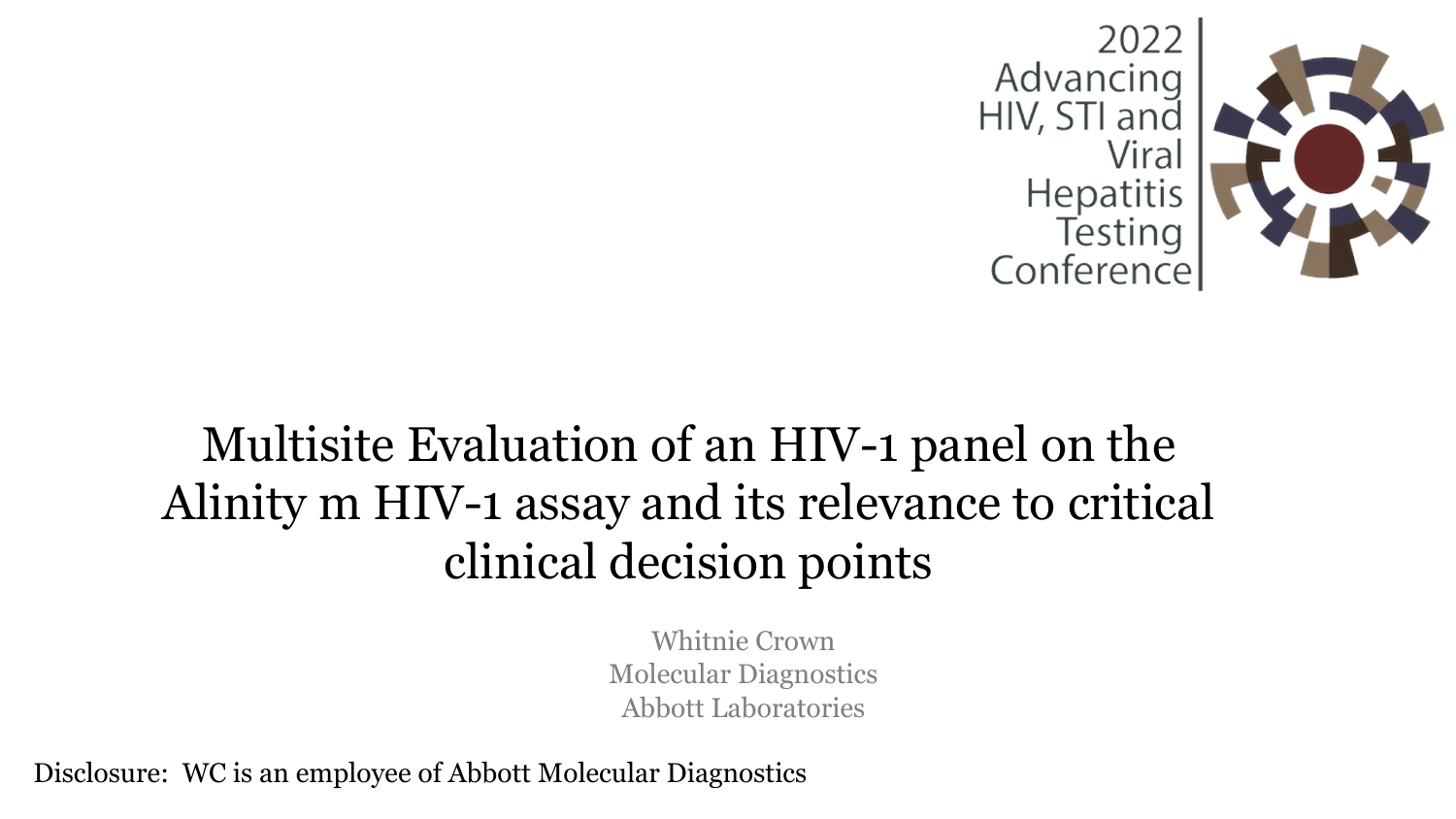# **Background**



- **Alinity m HIV-1 Viral Load (VL) Assay**
	- RT-PCR
	- VL monitoring

### • **Alinity m System**

- Random access
- Continuous access
	- $\checkmark$  Shared reagents across assays
	- $\checkmark$  Assay-specific amplification reagents/Kits

### • **Real-World**

- No peer group data for performance comparison
- Analyzed performance across multiple sites/instruments
- Understand greatest contributors to variability and impact at critical decision points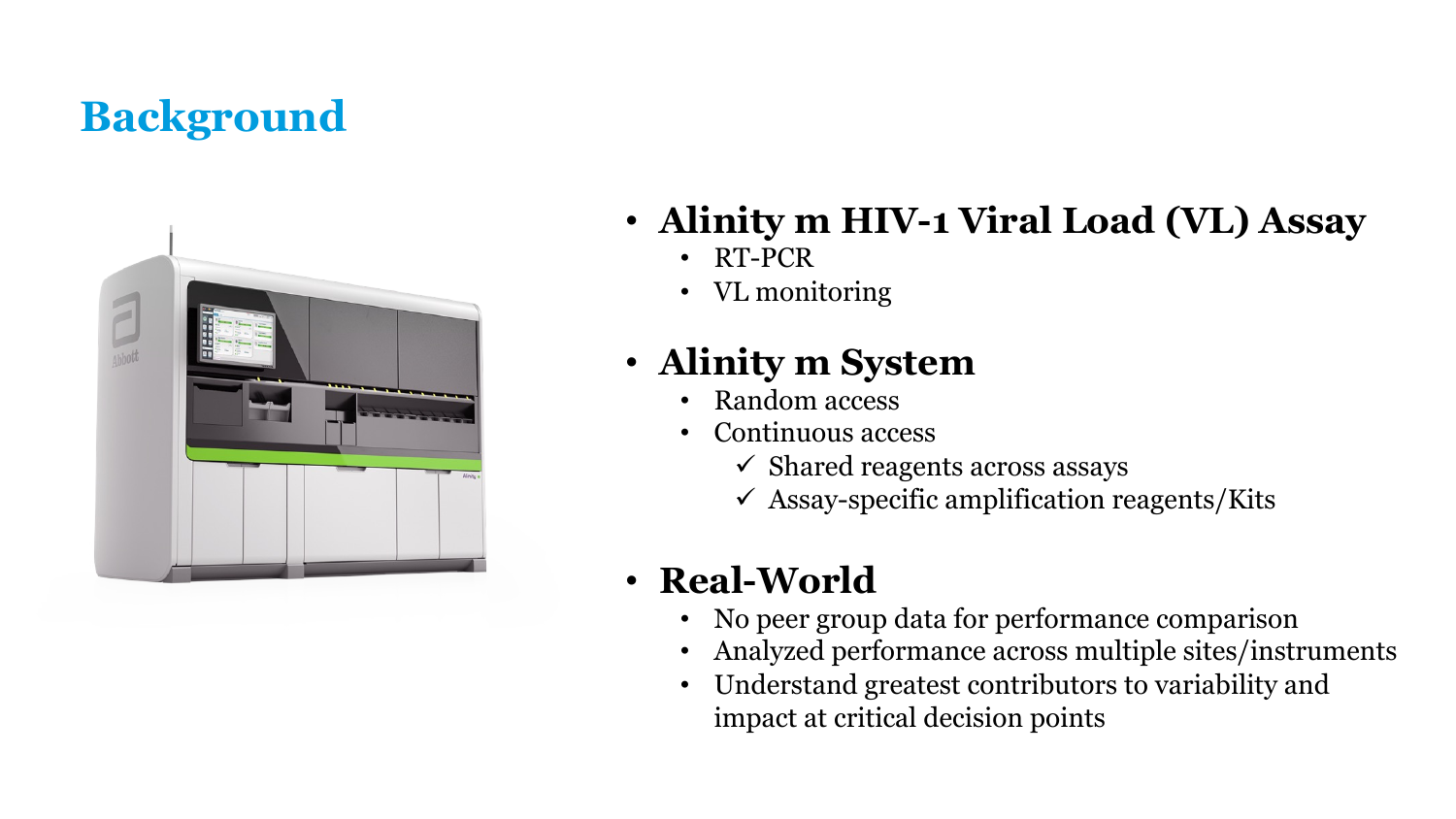### HIV-1 Intended Use ALINITY M

The Alinity m HIV-1 assay is an in vitro reverse transcription-polymerase chain reaction (RT-PCR) assay for the quantification of Human Immunodeficiency Virus type 1 (HIV-1) RNA on the automated Alinity m System in human plasma from HIV-1 infected individuals. The Alinity m HIV-1 assay is intended for use in the clinical management of HIV-1 infected individuals in conjunction with clinical presentation and other laboratory markers.

The Alinity m HIV-1 assay may be used to monitor disease prognosis by measuring the baseline plasma HIV-1 RNA level and to assess response to antiretroviral treatment by measuring changes in plasma HIV-1 RNA levels. The results from the Alinity m HIV-1 assay must be interpreted within the context of all relevant clinical and laboratory findings.

This assay is not intended for use in screening blood, blood products, tissue or organ donors for HIV. The assay is not intended as an aid in diagnosis or to confirm HIV-1 infection.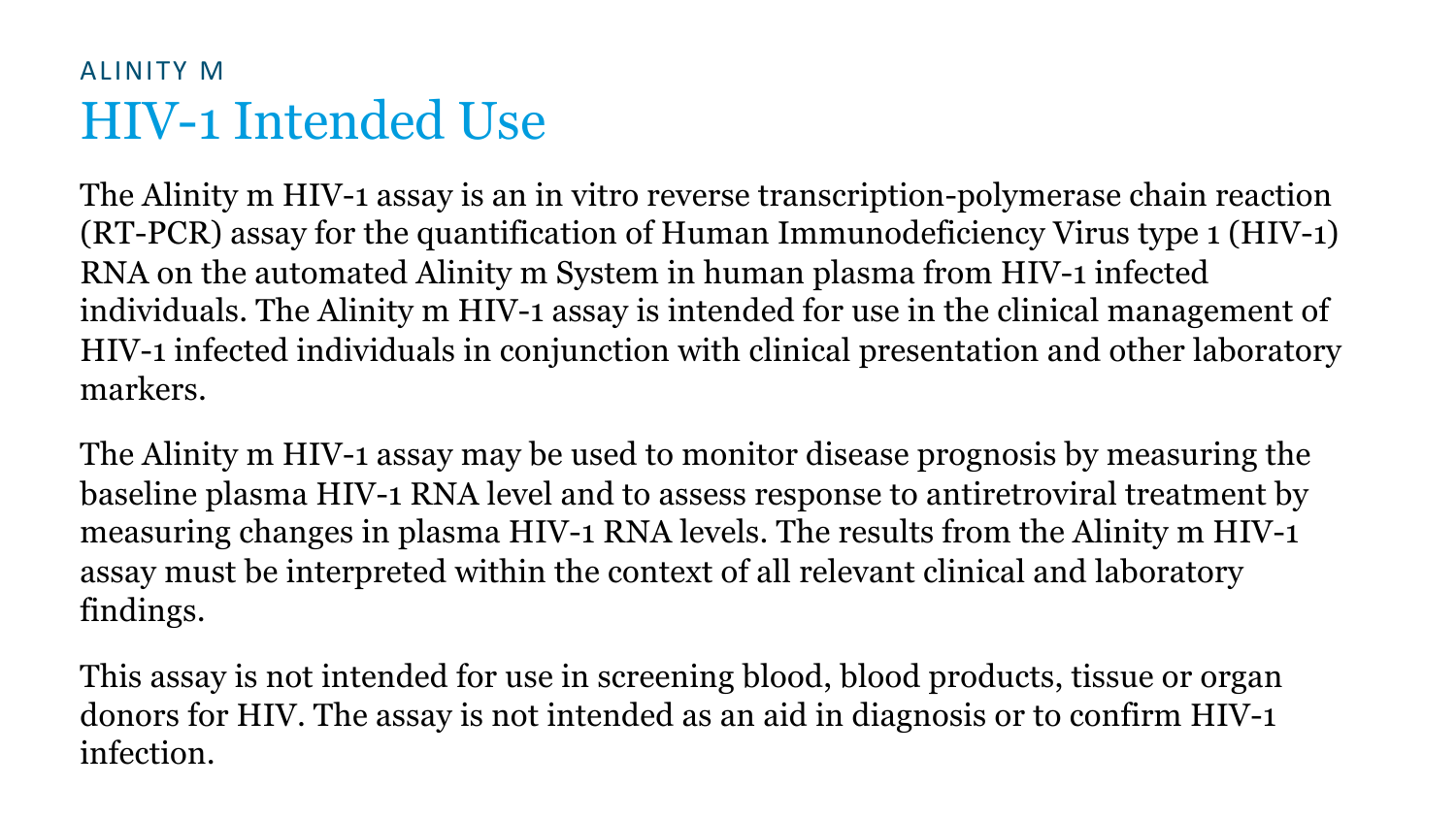# **Methods/Study Design**

#### **Testing**

- 8 sites/9 Alinity m instruments
- HIV VL Reference Panel (Exact Diagnostics)
- Concentrations 3.0, 2.30, 1.70, and 1.30 Log cp/mL
- Genotypes: Non subtype B, Subtype AG, Subtype B
- 3 reps x 3 days, 2 operators
- 6 months
- All sites same lot reference panel
- $N = 317 380$

#### **Assay Evaluation**

- Mean observed concentrations
- Precision overall and across multiple components of variance
- Sigma/Process capability (Tolerance =+/- 0.5 log cp)
- Impact if any at critical clinical decision points

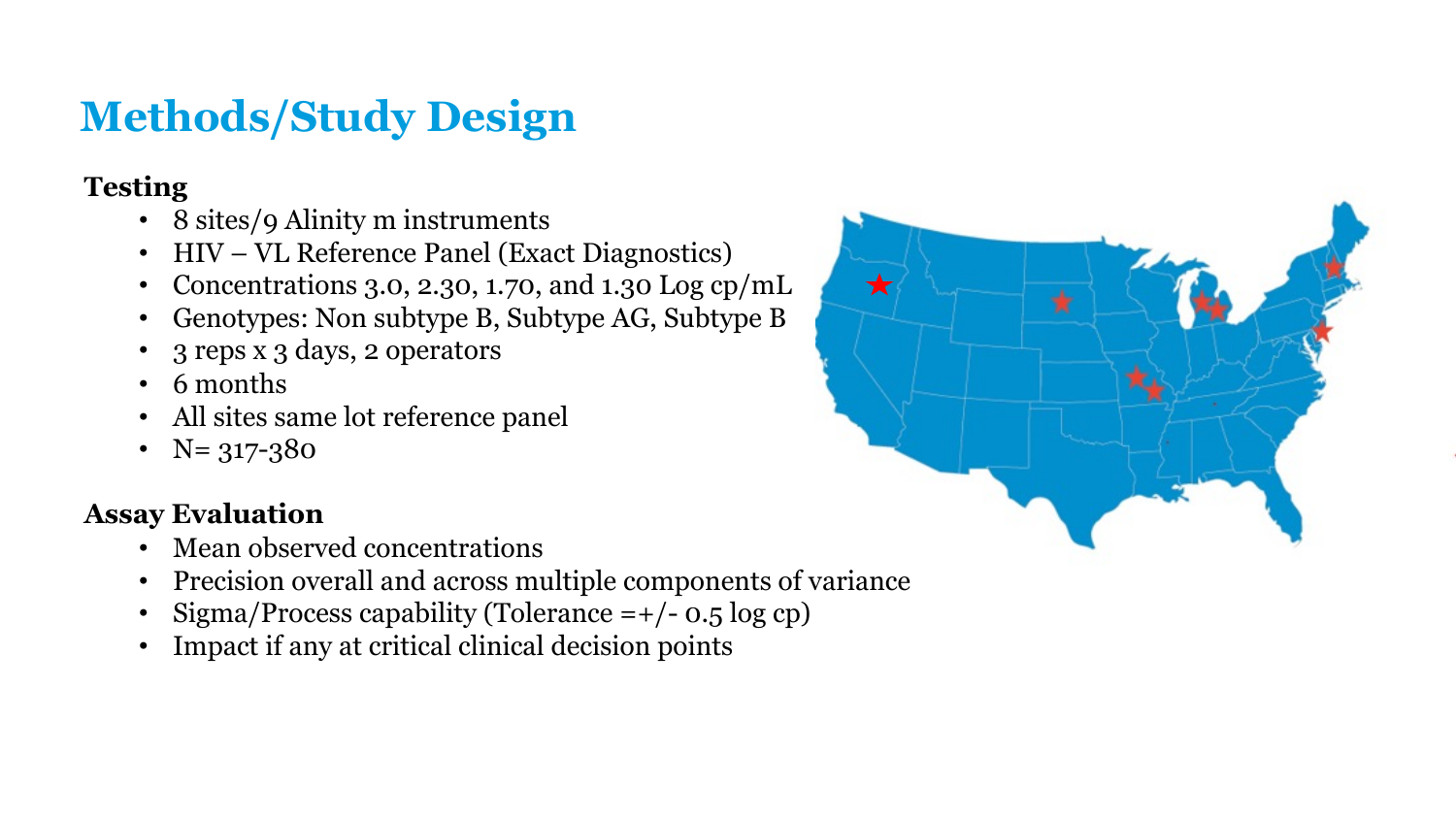## **Methods/Study Design, cont.**

Panel concentrations and relevance to clinical guidelines' definitions of viral failure

| $1,000$ (3.0 log) cp/mL            | WHO, 2 consecutive VL measurements in 6 mos.<br>NIH/ACTG persistent VL range of 200-1,000 cp/mL – resistance? |
|------------------------------------|---------------------------------------------------------------------------------------------------------------|
| $\log(2.3 \log)$ cp/mL             | $NIH < 200$ cp/mL Acceptable viral suppression                                                                |
| $50 (1.7 \log)$ cp/mL              | Optimal viral suppression                                                                                     |
| $20 (1.3 \log)$ cp/mL <sup>*</sup> | Optimal viral suppression<br>Alinity m HIV-1 claimed LoD*                                                     |

N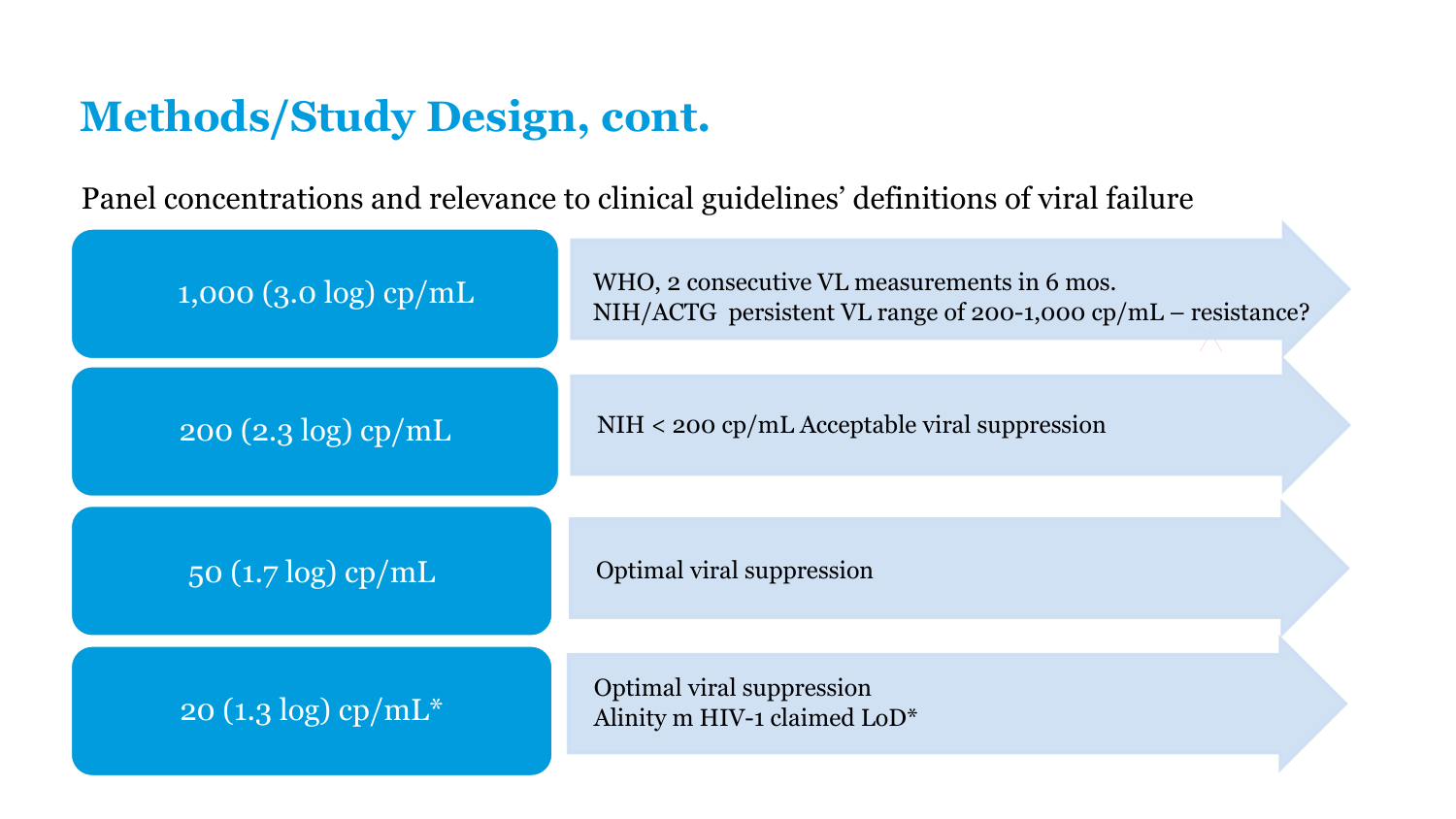## **Results – Precision Analysis**

#### Operational Variance

#### Reagent/ Lot Variance

|               |     |                       |        |                         |        |                          |        |                                 |        |                          |               |     | Mean            |        | Within-Lot |                     | Between-Lot |                     |               |
|---------------|-----|-----------------------|--------|-------------------------|--------|--------------------------|--------|---------------------------------|--------|--------------------------|---------------|-----|-----------------|--------|------------|---------------------|-------------|---------------------|---------------|
|               |     | Mean<br>Concentration |        | Within-Day<br>Component |        | Between-Day<br>Component |        | Between-Instrument<br>Component |        | <b>Total<sup>s</sup></b> |               |     | Concentration   |        | Component  |                     | Component   |                     | <b>Total:</b> |
| Genotype      |     | (Log Copies/mL)       | SD     | % CV                    | SD     | % CV                     | SD     | % CV                            | SD     | % CV                     | Genotype      | N   | (Log Copies/mL) | SD     | % CV       | $_{\rm SD}$         | % CV        | $\operatorname{SD}$ | % C           |
| Non subtype B | 127 | 3.07                  | 0.0622 | 2.03                    | 0.0431 | 1.40                     | 0.0366 | 1.19                            | 0.0841 | 2.74                     | Non subtype B | 127 | 3.07            | 0.0709 | 2.31       | 0.0535              | 1.74        | 0.0888              | 2.8           |
|               | 127 | 2.29                  | 0.1092 | 4.77                    | 0.0505 | 2.21                     | 0.0506 | 2.21                            | 0.1306 | 5.71                     |               | 127 | 2.29            | 0.1227 | 5.36       | 0.0504              | 2.20        | $0.1326$ 5.8        |               |
|               | 125 | 1.62                  | 0.1642 | 10.14                   | 0.0393 | 2.43                     | 0.0473 | 2.92                            | 0.1753 | 10.83                    |               | 125 | 1.62            | 0.1691 | 10.44      | 0.0538              | 3.32        | 0.1774 10.9         |               |
|               | 108 | 1.38                  | 0.1780 | 12.91                   | 0.0557 | 4.04                     | 0.0672 | 4.87                            | 0.1983 | 14.38                    |               | 108 | 1.38            | 0.1981 | 14.36      | 0.0000              | 0.00        | 0.1981              | 14.3          |
| Subtype A-G   | 126 | 2.97                  | 0.0943 | 3.18                    | 0.0515 | 1.73                     | 0.0525 | 1.77                            | 0.1196 | 4.03                     | Subtype A-G   | 126 | 2.97            | 0.1137 | 3.83       | $0.0390 \cdot 1.31$ |             | 0.1202              | 4.0           |
|               | 127 | 2.24                  | 0.1229 | 5.48                    | 0.0666 | 2.97                     | 0.0244 | 1.09                            | 0.1419 | 6.32                     |               | 127 | 2.24            | 0.1354 | 6.03       | 0.0496              | 2.21        | $0.1442$ 6.4        |               |
|               | 122 | 1.59                  | 0.2355 | 14.77                   | 0.0391 | 2.45                     | 0.0783 | 4.91                            |        | 0.2512 15.76             |               | 122 | 1.59            | 0.2390 | 14.99      | 0.0903              | 5.66        | 0.2555 16.0         |               |
|               | 97  | 1.34                  | 0.1979 | 14.77                   | 0.0000 | 0.00                     | 0.0819 | 6.11                            |        | 0.2142 15.99             |               | 97  | 1.34            | 0.1959 | 14.63      | 0.0229              | 1.71        | 0.1973 14.7         |               |
| Subtype B     | 127 | 2.99                  | 0.0638 | 2.13                    | 0.0393 | 1.32                     | 0.0234 | 0.78                            | 0.0785 | 2.63                     | Subtype B     | 127 | 2.99            | 0.0762 | 2.55       | 0.0193              | 0.65        | 0.0786 2.6          |               |
|               | 127 | 2.19                  | 0.1055 | 4.81                    | 0.0444 | 2.03                     | 0.0303 | 1.38                            | 0.1183 | 5.40                     |               | 127 | 2.19            | 0.1122 | 5.12       | 0.0443              | 2.02        | 0.1206 5.5          |               |
|               | 127 | 1.72                  | 0.1873 | 10.92                   | 0.0000 | 0.00                     | 0.0453 | 2.64                            | 0.1927 | 11.23                    |               | 127 | 1.72            | 0.1864 | 10.87      | 0.0348              | 2.03        | 0.1896 11.0         |               |
|               | 112 | 1.32                  | 0.2023 | 15.32                   | 0.0000 | 0.00                     | 0.1277 | 9.67                            |        | 0.2392 18.11             |               |     |                 |        | .          | .                   |             |                     |               |

<sup>a</sup> Total includes Within-Day, Between-Day and Between-Instrument Components.

<sup>a</sup> Total includes Within-Lot and Between-Lot Components.

1.32

0.2218 16.79

 $0.0000 0.00$ 

0.2218 16.79

112

• Overall operational: mean CV%= 9.43, within-day mean CV% =8.44

• Overall reagent/lot: mean CV%=9.27, within- lot mean CV%= 8.94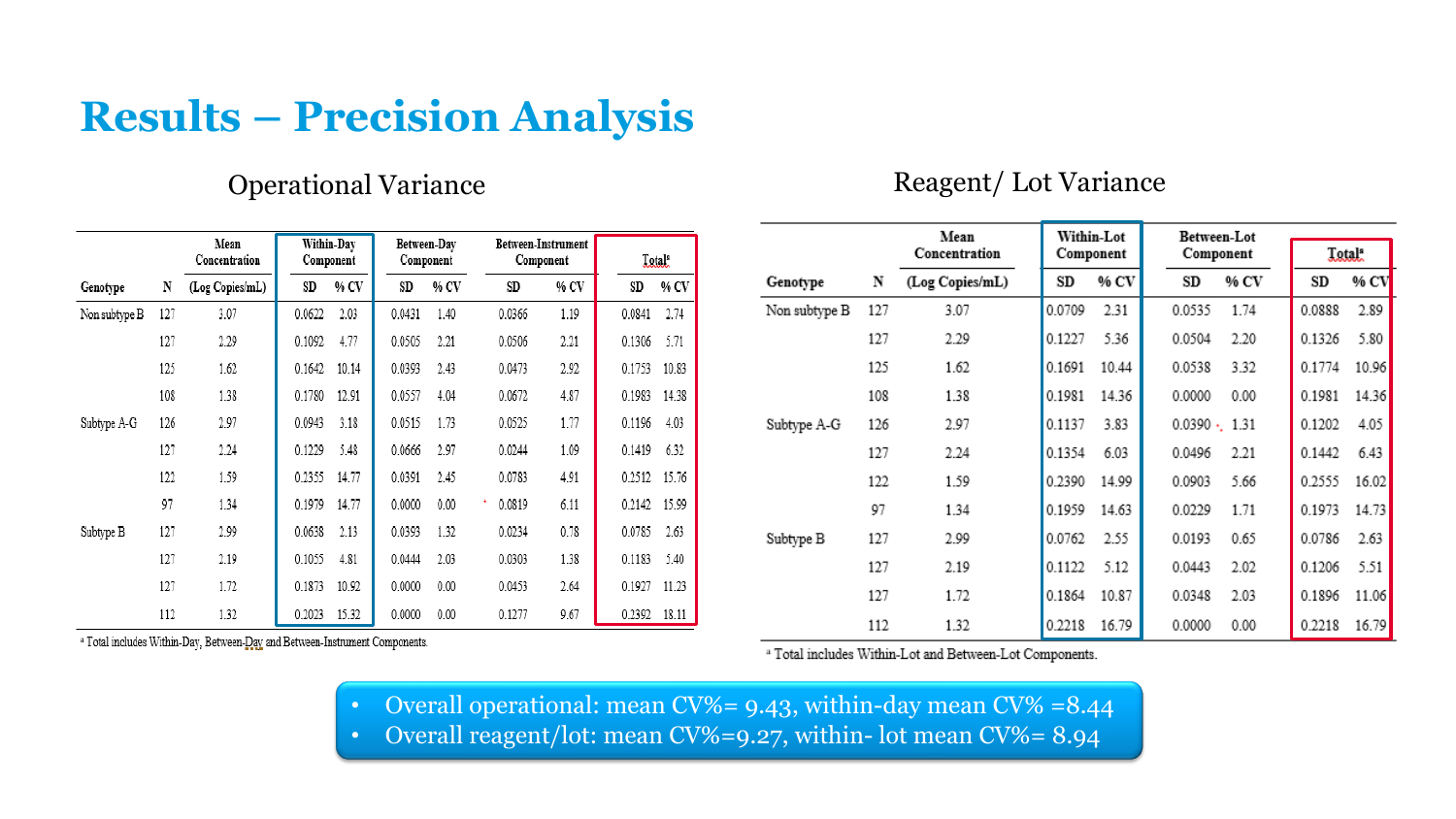### **Results – Precision Analysis: HIV-1 by Instrument**

3.01 Log cp/mL USL=3.51 log cp/mL LSL=  $2.51$  cp/mL N=380

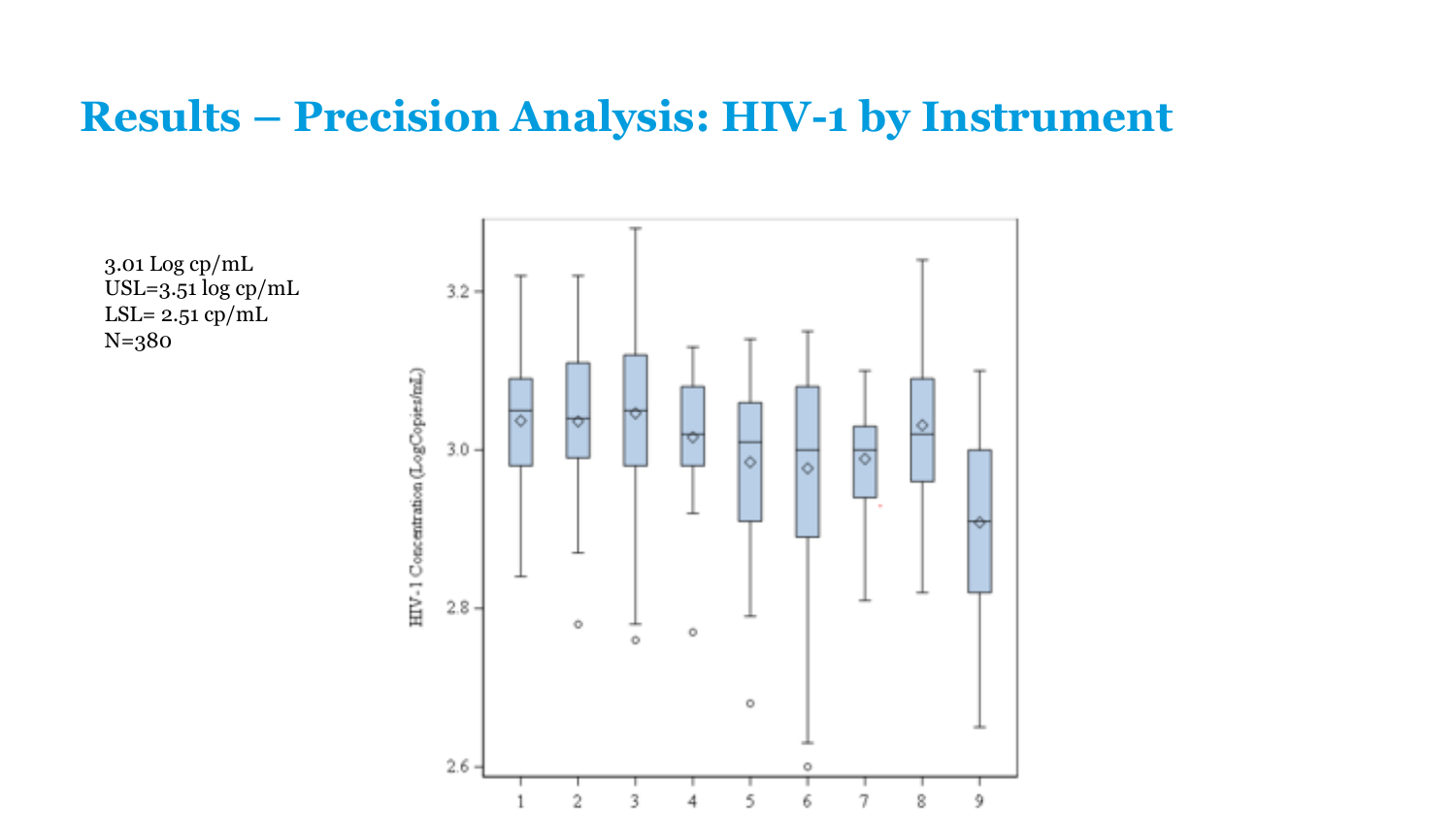### **Results – Precision Analysis: HIV-1 by Instrument**



**2.24 Log cp/mL** USL= 2.74 cp/mL  $LSL=1.74$  cp/mL N=381

**1.35 Log cp/mL** USL= $1.85 \log cp/mL$ LSL=  $0.85 \log cp/mL$ N= 317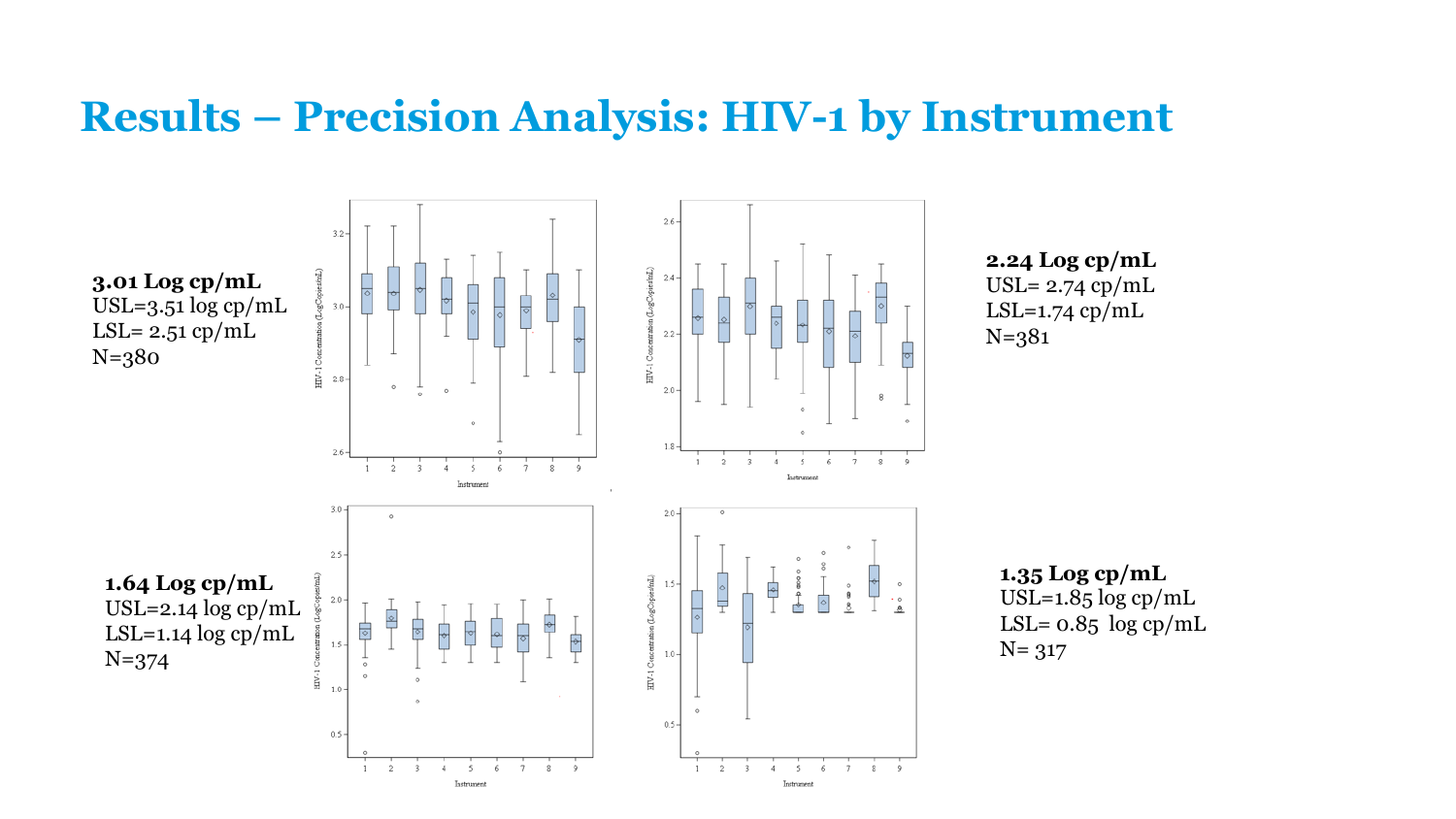# **Results – Process Capability Index (CpK)**

|      | Process Yield |
|------|---------------|
| 0.5  | 86.8%         |
| 0.8  | 98.4          |
| 1.0  | 99.7%         |
| 1.2  | 99.97%        |
| 1.33 | 99.99%        |

What is it?

- Measures ability of a process to produce output within a customers' tolerance range Uses specification limits and parts variation (sigma)
- Estimates how close one is to a given target and how consistent around average performance
- Best-case scenario for existing process
- Estimate future performance assuming it's consistent.

 $Cpk = of >1.33$  indicates that the process is capable and meets specification limits. Any value less than this may mean variation is too wide compared to the specification or the process average is away from the target.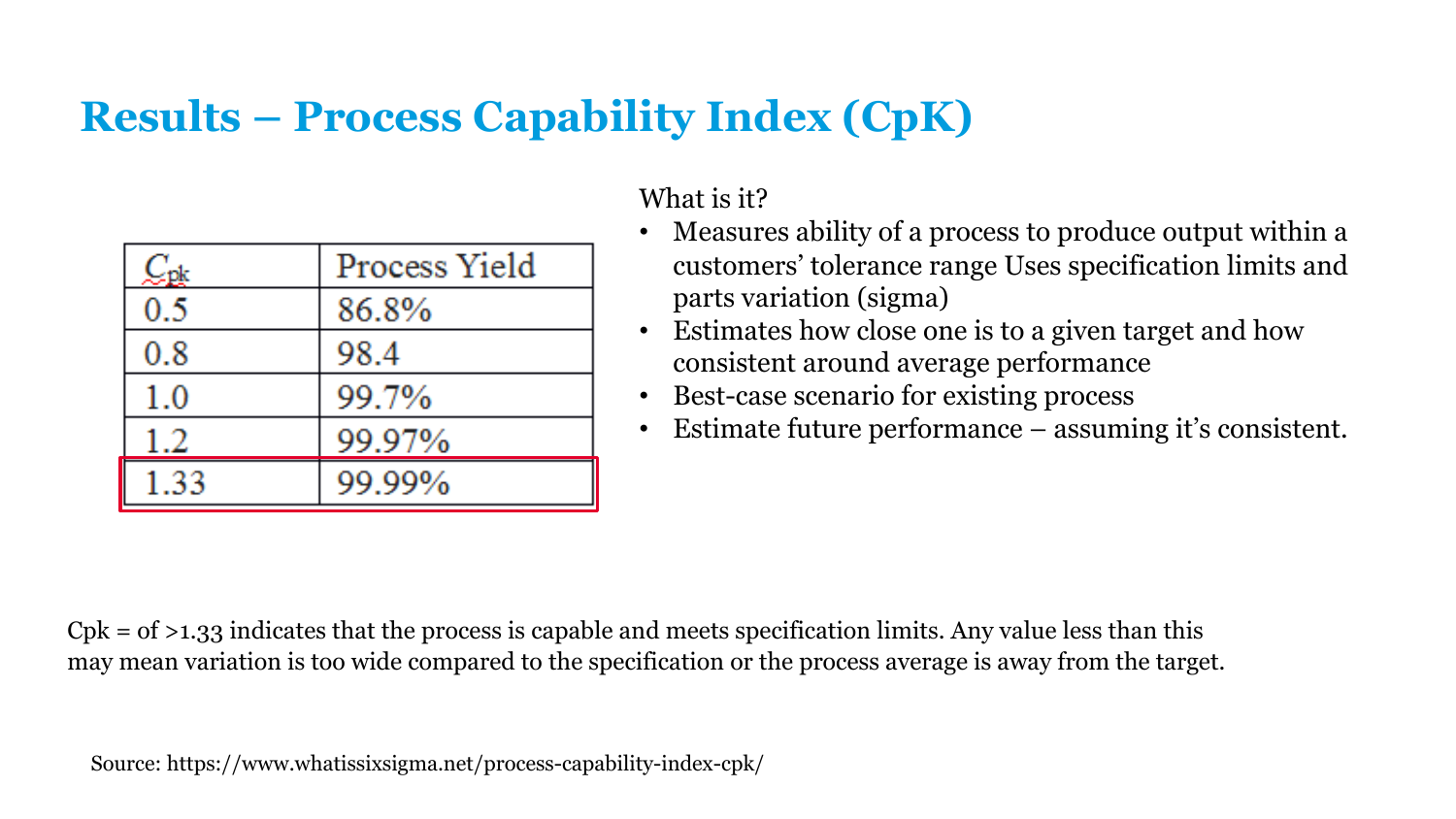#### **Results – Process Capability Index (CpK)** TEa =  $+/-0.5 \log cp/mL$



| <b>Capability Plot</b> |                 |         |                   |                      |  |  |  |  |  |
|------------------------|-----------------|---------|-------------------|----------------------|--|--|--|--|--|
|                        | Within          | Overall | Overall           |                      |  |  |  |  |  |
| StDev<br>Z.Bench       | 0.08793<br>5.57 |         | StDev<br>Z.Bench  | 0.1039<br>4.67       |  |  |  |  |  |
| Cpk<br>PPM             | 2.84<br>0.01    | Within  | Ppk<br>Cpm<br>PPM | 2.40<br>2.41<br>1.51 |  |  |  |  |  |
|                        |                 | Specs   |                   |                      |  |  |  |  |  |



|                  |                | <b>Capability Plot</b> |                   |                        |  |
|------------------|----------------|------------------------|-------------------|------------------------|--|
| Within           |                | Overall                | Overall           |                        |  |
| StDev<br>Z.Bench | 0.1214<br>3.96 |                        | StDev<br>Z.Bench  | 0.1354<br>3.51         |  |
| Cpk<br>PPM       | 2.06<br>38.12  | Within                 | Ppk<br>Cpm<br>PPM | 1.84<br>1.85<br>222.24 |  |
|                  |                | Specs                  |                   |                        |  |

1,000 (3.01 log) cp/mL

3.01 log) cp/mL<br> **Cpk= 2.84 2.00** (1.74 log) cp/mL **Cpk= 2.06**

The actual process spread is represented by 4 sigma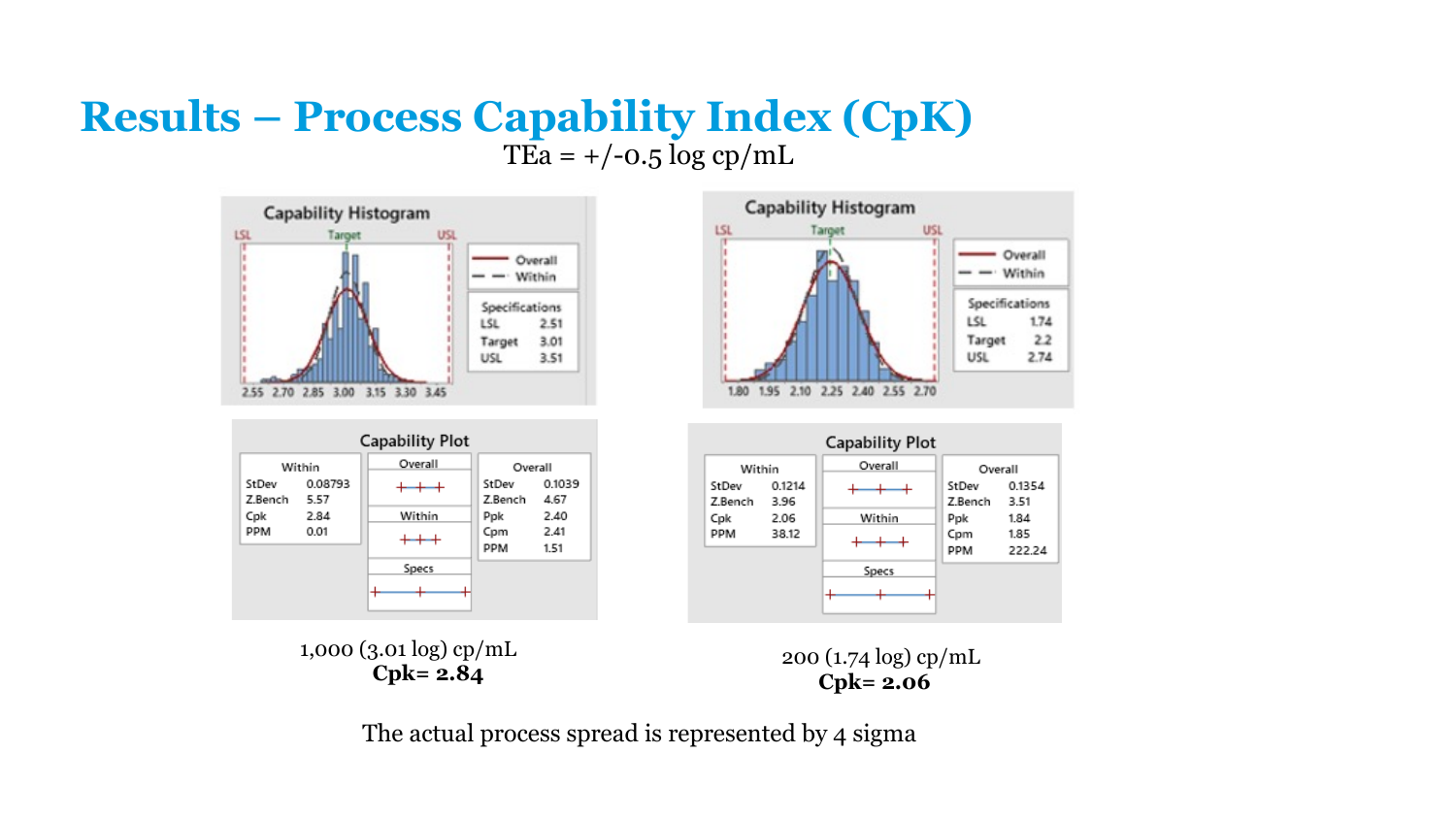# **Results – Process Capability Index (CpK)**





50 (1.64 log) cp/mL **CpK = 1.67**



The actual process spread is represented by 3 sigma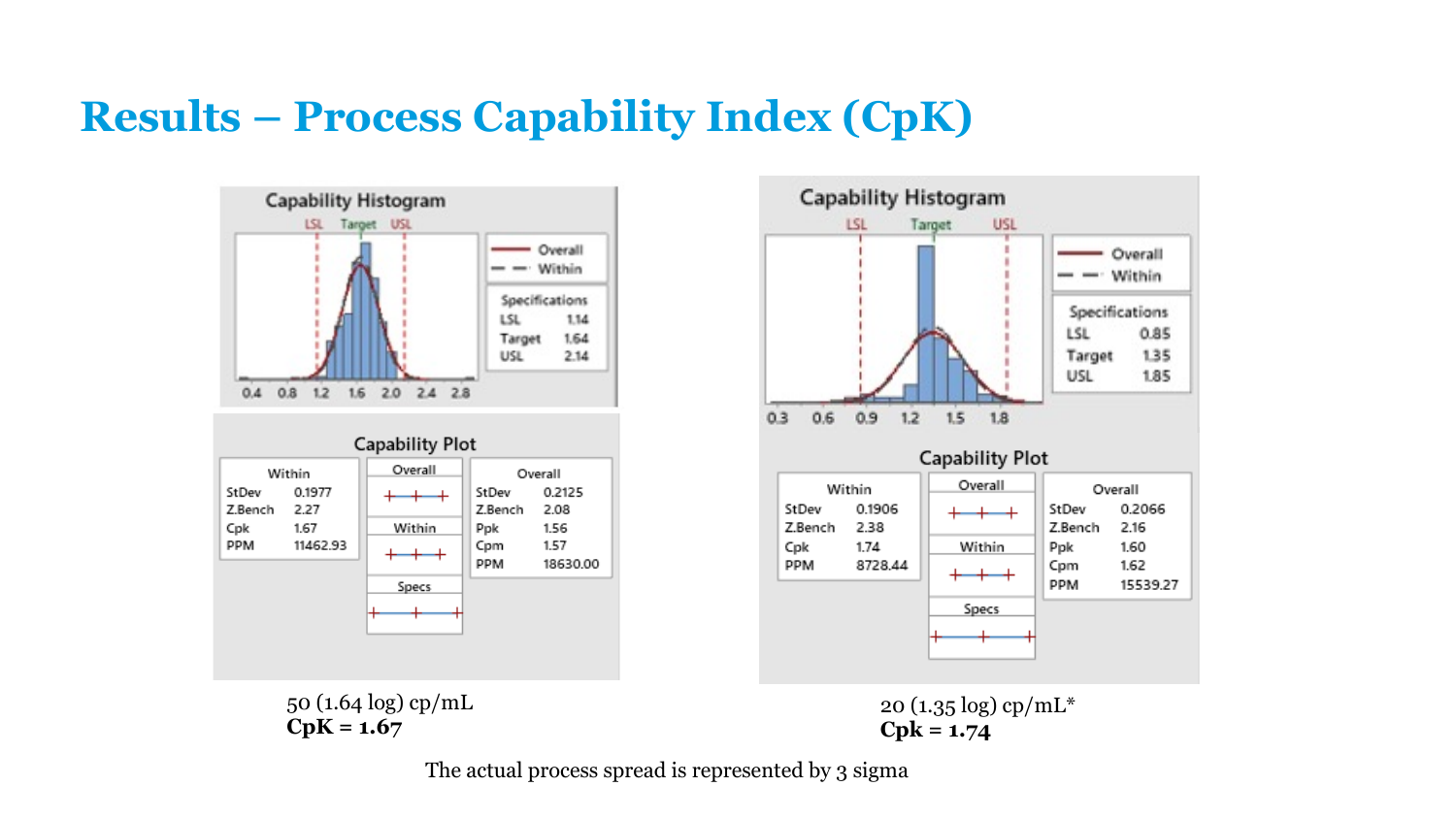# **Conclusions**

- Alinity m HIV-1 is a continuous-access RT assay for viral load monitoring
- We evaluated assay precision across multiple components of variance including between "peer group"
- Good analytical performance at relevant concentration targets based on clinical performance – what does this mean in terms of claim performance and real-world
- Greatest source of variability was "within-lot"
- Analyzed process capability (Cpk) of the Alinity m HIV assay at clinically relevant concentrations. Cpk indices were  $\geq 1.33$  at 4-sigma level at 1,000 and 200 cp/mL concentrations and at 3-sigma at "undetectable" concentrations 50 and 20 cp/mL
- Overall, performance of the Alinity m HIV-1 viral load assay demonstrated good analytical performance and ability to meet customer performance goals at clinically relevant VL concentrations